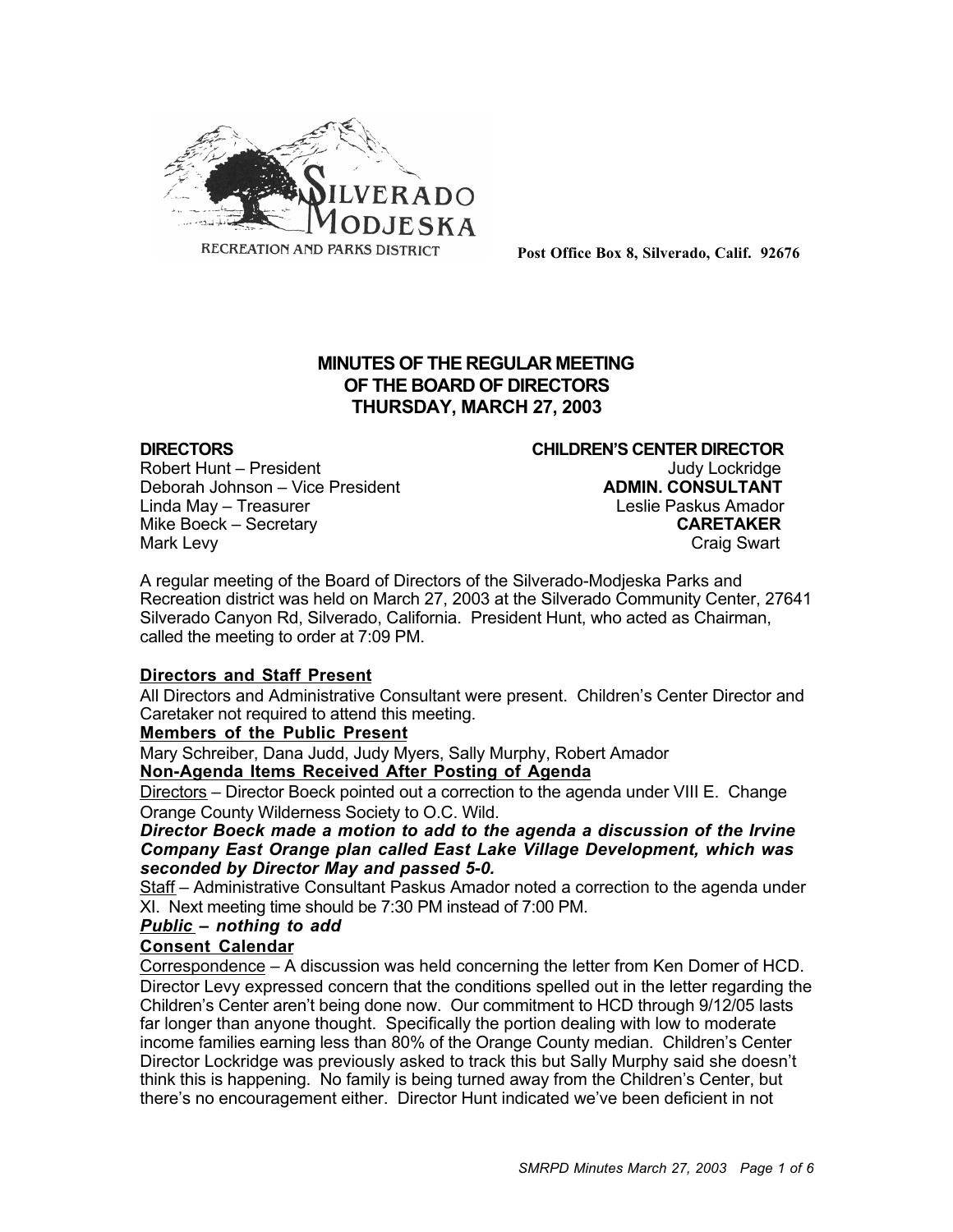preparing any reports of late. We need to know the income status of new enrollees. Director Levy pointed out that the Children's Center needs to actively look for more lowincome students and even go so far as to discuss bussing from downtown with OUSD. Sally Murphy stated that Fred Kemp, who oversees contracts and procurement, is the person to see about this.

Director Boeck brought up information he received regarding the Santa Ana Watershed Project Authority meeting. This is about creating a Santa Ana River Conservancy, which was voted down by the County Board of Supervisors due to interest in extending the 57 freeway down the river. Santiago Creek is the only tributary specifically named in AB946.

# Draft minutes of March 13, 2003

# *Director Johnson made a motion to approve the Consent Calendar, which was seconded by Director May and passed 5-0.*

# **Treasurer's Report**

Director May did a budget update by adding the annual budget and percentage at the top as previously requested. The update is still using February numbers.

*Director Boeck made a motion to receive and file the budget report, which was seconded by Director Johnson and passed 5-0.*

**Silverado Children's Center Director's Report**

Nothing to report.

# **Caretaker's Report**

Nothing to report.

# **Other District Business**

*Community Center Usage Fees* – A lengthy discussion was held regarding the current fees in effect. Director Johnson thinks we should charge \$25 to use the center for parties. She would also like to see a letter sent annually to groups who routinely use the center requesting they pay \$100 to cover utility costs. Director May thinks we should implement any changes at the beginning of the new fiscal year but make the announcement earlier. She suggested a charge of \$25 per building used and would like to see a per person fee. Everyone felt the per person fee would be too difficult to track. Director Levy recommended that the charge for using the center be based on a 4-hour block of time. He also stated that we need to stipulate in writing just what that covers. E.G. chairs and tables included in the rate. Director Johnson suggested the board use a sliding scale. Director Hunt thought we should charge for large groups, profit-making entities like Silverado Glass workshops and people from out of the area. He does not think we should charge a usage fee for groups meeting specifically to enhance the community and open to the public. A letter could be sent to the community enhancement groups inviting them to make a contribution to cover utility costs. Though additional discussion will take place at the next meeting, most everyone agreed that events/meetings open to the public for enhancement of the community should be free. Private events should be charged a minimum of \$25 for a 4-hour block of time and \$7 an hour thereafter. Administrative Consultant Paskus Amador to remind the Caretaker that the board must see copies of the booking calendar monthly. Administrative Consultant Paskus Amador will bring copies of the current fee schedule to the next meeting. *Report from Administrative Consultant* – Administrative Consultant Paskus Amador obtained Director Hunt's signature on the orders for the playground equipment and use of GameTime's installer. A brief discussion was held regarding the upcoming surgery the Administrative Consultant would be having. Someone needs to be hired part-time until the Administrative Consultant can resume duties. Director Johnson recommended contacting Morgan Yorba as a possible replacement. A letter was sent to the Grant Manager for the Playground grant confirming changes approved in the Work Schedule and asking for clarification on a couple of contract issues. The Administrative Consultant will be preparing a semi-annual report for the Grant Manager due March 31<sup>st.</sup> Information on the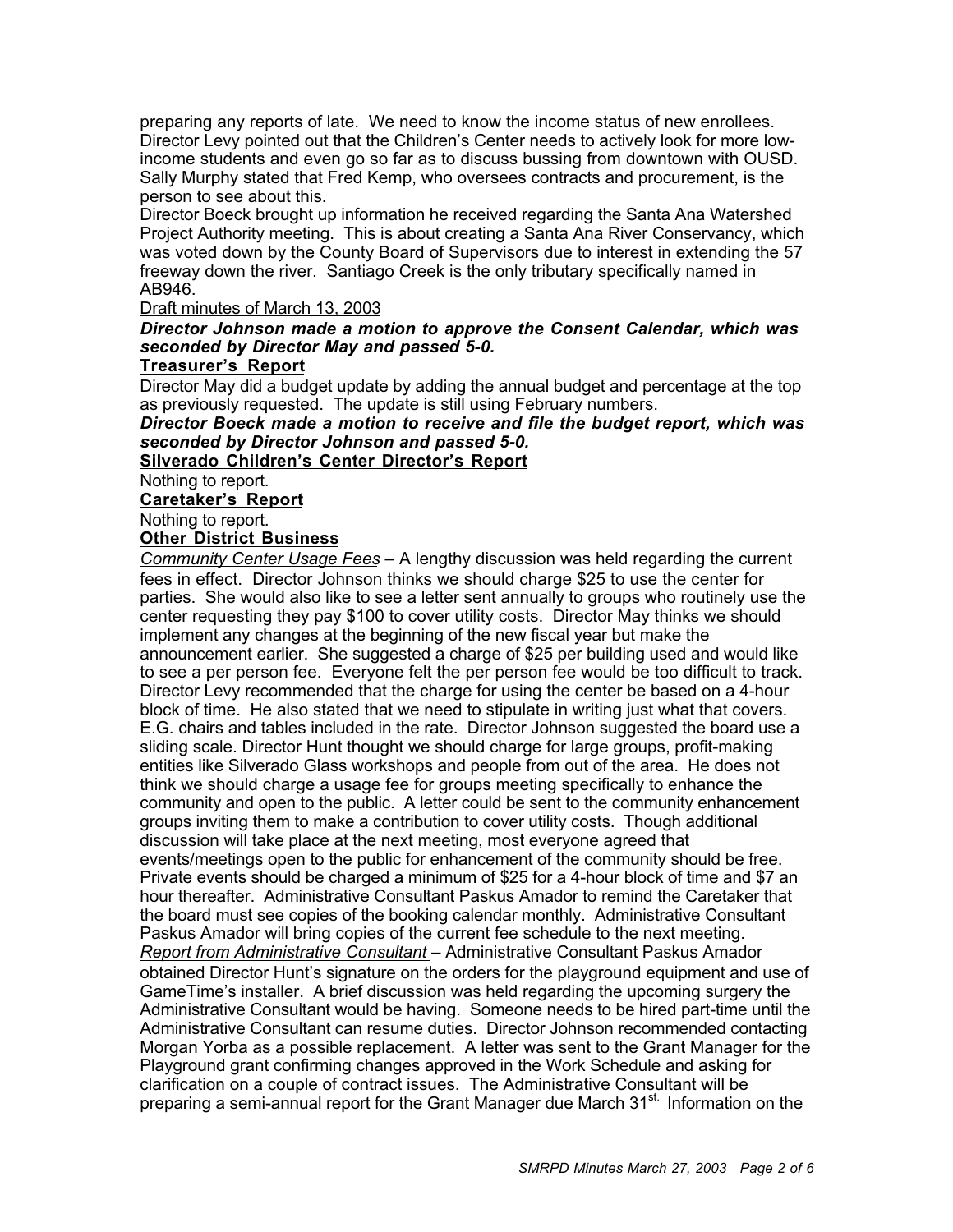RZH grant was shared with the Directors. This is a grant for \$5,000, which we must match with 30% matching funds. The Administrative Consultant spent an hour going through the Capri files and was unable to locate anything referencing the Children's Center playground equipment or the Loss Control Manual, which has the most recent waiver/release forms. These items may be in the locked cabinets we haven't found keys for. Calls will be made to Judy Myers and Sam Wyngaarden to see if they have keys. As the Administrative Consultant is already dealing with Capri, a request was made that she also discuss with them coverage for the storage container on land owned by the Water District.

*Holtz/Silverado Ranch* – Dana Judd will compose a letter addressed to Kevin Thomas of Harbors, Beaches and Parks with a cc to Supervisor Bill Campbell. Once the draft is complete, she'll finalize language with Director Hunt. Director Boeck stated that the Friends of Harbors, Beaches and Parks would support us. Director Hunt has not heard back from Carol regarding the agreement or change of nullification language. He asked the Directors whether legal counsel should review the contract at this time. Director May says the current language reads that if it is the developer's fault the trails aren't completed we still don't get our money. Failure to perform could be a gifting of public funds if done the way other developers have. Page 4, number 4 of the draft agreement should exclude property taxes specifically. Director May feels we need clarification here. She asks whether this applies only to the Riviera. Director Hunt has copies of the map and did a written description of the property.

*Facilities Repair List* – Director Hunt passed out a 2-page list of Facilities Repair & Rehab the Facilities Committee put together. After some discussion it was determined that carpet or a Pergo floor may be added to the list for the old building at the Silverado Community Center. Asbestos tile is underneath the current flooring so anything done will be floated on top of the existing. Director Johnson asked how much it would cost to add a window at the Modjeska Community Center. Director Hunt stated that he's not sure what the structural issues are there. Skylights at Modjeska are a possibility. Director May requested that the lists be redone by priority and in biddable groupings. Mary Schreiber will check on the cost of Pergo flooring and agreed to join the committee if invited to do so. After some discussion it was decided that number 1-3 were priority for Silverado Community Center. This will require bids from a carpenter, roofer and termite company. For Modjeska Community Center numbers 1 & 2 are priority and will require bids from a roofer, termite company, contractor and painter. Bid requests need to be advertised throughout the canyons and in the Silverado Settler. A form needs to be developed that can be completed by any building tradesman interested in bidding on these projects. The Administrative Consultant will work with Fran Williams on a draft of that form. Because of liability issues, it will be necessary to hire individuals who carry their own Workman's Comp. Coverage and Liability Coverage. Director May said that obtaining a Certificate of Insurance is a very simple process. A call merely needs to be placed to the carrier.

*Orange County Wild* – Director Boeck and Dana Judd recommend the Parks District join this organization. The members of this group hear about grant opportunities before the world at large does. It would require the Parks Board sponsoring 2 interpretive activities a year. Director Boeck and Dana Judd will report back with more information at a future meeting.

# *Director May made a motion to authorize Director Boeck and Dana Judd to pursue the Parks Board joining Orange County Wild, which was seconded by Director Johnson and passed 5-0.*

*Renewal of Children's Center Director Contract*

*Director Levy made a motion to extend the Children's Center Director contract 30 days, which was seconded by Director Johnson and passed 4-1 with Director Boeck opposing.*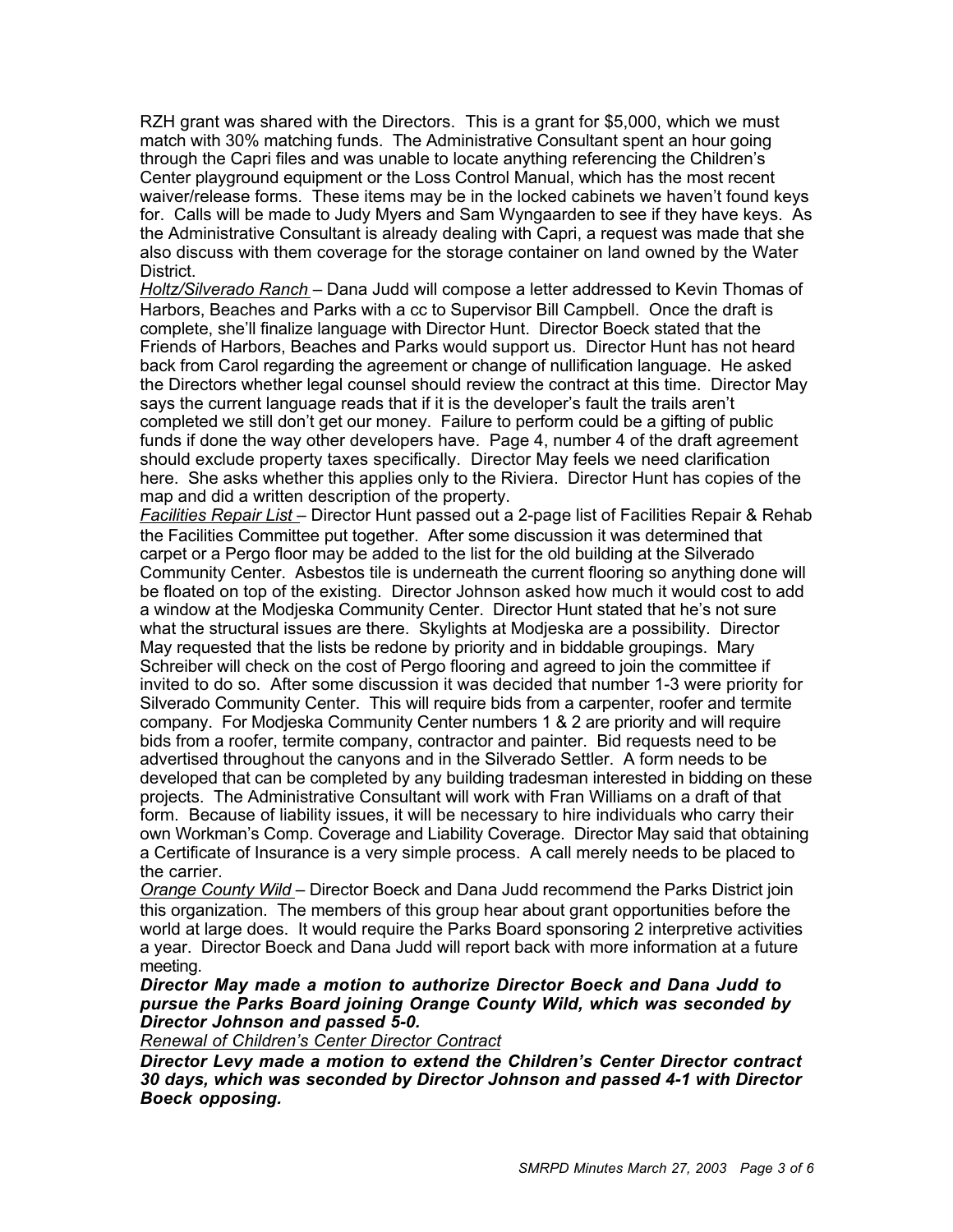*The Irvine Company East Orange Plan* – A planning meeting is scheduled for April 17, 03. Director Boeck stressed to the Irvine Company that they should be meeting with the Parks District, since we're a local government entity. Director Hunt and Director Boeck will be meeting Robin Leftwich for lunch on 4/16. State law is on our side. This poses huge jurisdictional problems. LAFCO needs to be contacted to obtain clarification. The tax base and in-lieu developer fees at stake are huge. The city of Orange's sphere of influence runs all the way out to the red bluffs. Dana Judd suggested the board consider a joint powers of authority contract. She's of the belief that The Irvine Company would love to see us draw our Parks District boundary back to the Sil-Mod boundary in return for a big pay-off. We could stand to receive in-kind acreage from the stewardship program with endowments.

## *Director Johnson made a motion to extend the meeting past 9:30PM after a 5 minute break, which was seconded by Director Levy and passed 3-2 with Directors May and Boeck opposing.*

Director Levy stated that CSDA should be consulted with as to where we fit in the pecking order. Director Hunt cautioned that LAFCO could do a service review on us and say we're not up to par. In order to get the in-lieu developer fees from this massive project, the city of Orange would have to annex the property before homes are built. Director May said we should make a policy grab and a money grab. Director Hunt mentioned that The Irvine Company said they would adhere to the Sil-Mod plan but knows for a fact that planners don't like it. Dana Judd felt that if we are given land, we should do our own stewardship program. Director Hunt will contact Sat Tamaribuchi, Vice President Environmental Affairs TIC and LAFCO. Director May will contact Pamela Galera, city of Orange. Everyone agreed there needs to be an alternate for the lunch scheduled with TIC. Director May agreed to be that alternate. The purpose of the meeting is to clue TIC in that SMRPD is very much a part of their development plans and cannot be ignored. Director Levy will contact CSDA, verify our status as members and find out how they'd represent us with legal assistance in our position. Director Boeck will contact Doug Carstens.

Dana Judd provided a Forest Plan update. The Forest Service is negotiating with the Trust for Public Land. They're trying to get Lot A next to Harding Truck Trail so they have alternate vehicular access. We need to draft letter to the District Ranger, Trabuco District, Cleveland National Forest that recommends that the forest gate at the Modjeska Canyon end of the Harding Truck Trail be kept closed and locked to all vehicular traffic except emergency and authorized vehicles. Dana Judd offered to do the draft. Director Hunt will sign the letter. Director Levy thought some kind of petition should also be circulated.

*Director Johnson made a motion that a letter be sent by Director Hunt to the District Ranger, Trabuco District, Cleveland National Forest that recommends the forest gate at the Modjeska Canyon end of the Harding Truck Trail be closed and locked to all vehicular traffic except emergency and authorized vehicles, which was seconded by Director May and passed 5-0.*

## **Committee Reports**

*Recreation (Directors Johnson & Levy)* – Director Johnson provided a handout that covered the proposed programs and budget of \$5,100 for the up-coming fiscal year.

After some discussion regarding the need for a trail map, it was determined that there are currently no legal trails. As led hikes are something the Recreation Committee wants to see done, Director Johnson will start collecting trail information over the next year. Something called Franco's Map is hand drawn and shows illegal and unauthorized trails so it's inappropriate for the Park's Board to make available to the public. Director May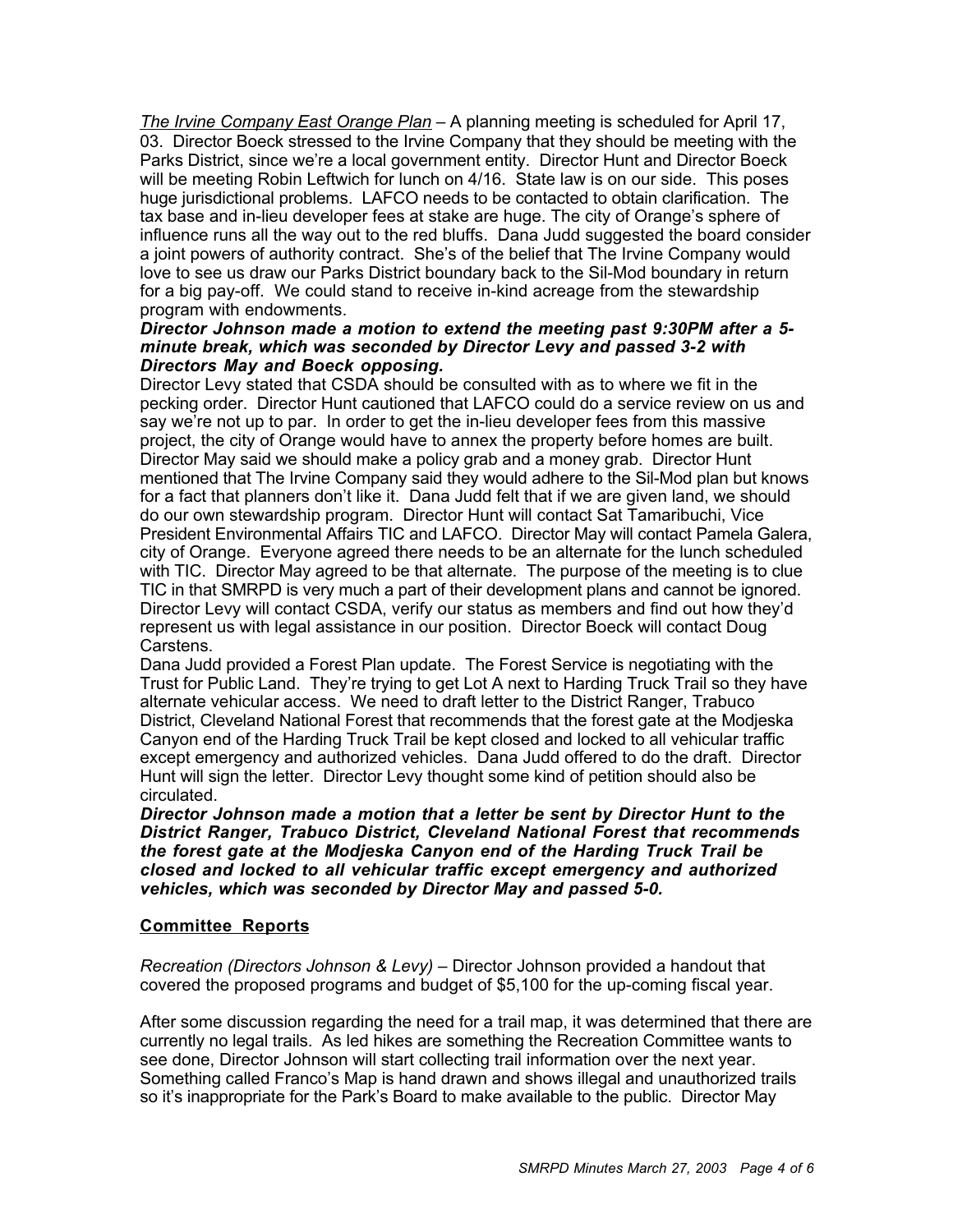requested that the Trails Committee organize 2 public hikes in the next fiscal year. Dana Judd, Trail Committee member refused, stating that what we need are people willing to work on getting trail easements. She further stated that the Trails Committee is not responsible for the recreational aspect of trails, but rather the politics of obtaining them. She doesn't feel she has any time in her schedule to accommodate Director May's request. She suggested that the Parks District hook up with The Nature Conservancy for public hikes. The District organizes supplies like water and granola and charges the public for it. This is something already being done by the City of Lake Forest. Director Hunt suggested we make a map of the existing truck trails. If we join OC Wild and put together 2 hikes with The Nature Conservancy we will have fulfilled our obligation with OC Wild. Director Johnson reiterated that she would collect trail information from the USFS, Franco's Map, a hiking book she owns, talk to people and work on this separately. Director Hunt suggested that the Harding Truck Trail to the Goat Shed would be an easy breakfast hike. Director Levy indicated that we should subsidize this hike. Director Boeck will call Lori and find out what the two most popular hikes are and report back.

Director Levy said things like Darla Toker offering Pilates are activities we should encourage. Even one yoga class would be a boon. Mark will contact Lori Christensen to obtain a referral to an instructor. As an aside, Frieda Metwally stated that a 60/40 split with 60% of the fee going to the instructor and 40% to the Parks District is pretty common. Money for planned activities should be funneled through the Inter-Canyon League. The YMCA may have recreation aides for hire to do activities like Saturday morning games. Director May broached organized baseball as a potential activity but Director Levy pointed out that it wasn't a big item on the survey.

*Director Levy made a motion to buy cloth basketball nets for the court, which was seconded by Director Johnson and passed 5-0.*

## *Trails (sub-committee Director Boeck & Dana Judd) – discussion previously held*

#### Landscaping (sub-committee Director Boeck & Fran Williams) – nothing to report

*Finance (Directors May & Johnson)* – Director May will turn the Recreation Committee report into blank forms that may be utilized by the other committees. Director May passed out the old fiscal calendar for review. She stated that she currently has the information necessary to do the budget. She requested Director Johnson put something in The Settler inviting the public to attend the first meeting in May and bring up any requests they may have for specific recreational activities.

*Personnel (Director Levy & May)* – Director May still needs to complete the job description for the Caretaker and schedule the frequency of specific duties. Director Levy pointed out that the Administrative Consultant forgot to add the Silverado Children's Center Parent Committee to the agenda. In discussion, Frieda Metwally indicated that there's a problem with the retirement benefit. A policy needs to be in place that covers full-time employees not to exceed  $\frac{2}{3}$ xxx after continuous employment for 5 years. Director Johnson said that all of the policies need to be reviewed and rewritten. Director May suggested amending policies might be easier.

#### *Director Johnson made a motion to offer \$165 a month in retirement benefits to any full-time employee after 5 years of continuous employment which was seconded by Director Levy and passed 4-1 with Director Boeck opposing.*

*Facilities (Directors Boeck & Hunt, Fran Williams) – previously covered in the meeting*